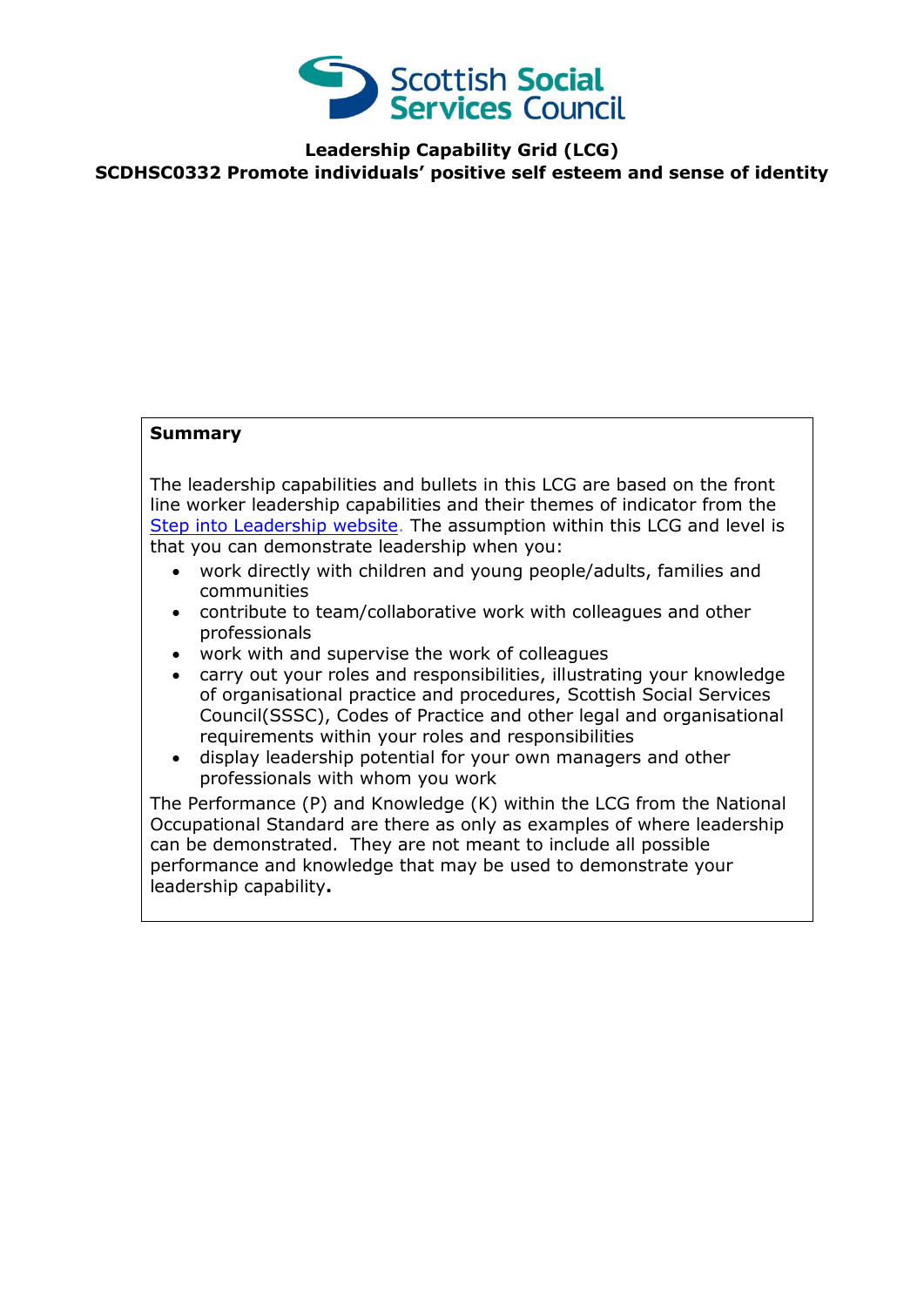

## **Leadership Capability Grid (LCG) SCDHSC0332 Promote individuals' positive self esteem and sense of identity**

| Leadership<br>capabilities         | When promoting individuals' positive self esteem and sense of<br>identity you can demonstrate leadership capabilities by:                                                                                                                                                                                                                                                                                                                                                                                                                                                                                                                                                                                                                                                                                                                   |
|------------------------------------|---------------------------------------------------------------------------------------------------------------------------------------------------------------------------------------------------------------------------------------------------------------------------------------------------------------------------------------------------------------------------------------------------------------------------------------------------------------------------------------------------------------------------------------------------------------------------------------------------------------------------------------------------------------------------------------------------------------------------------------------------------------------------------------------------------------------------------------------|
| <b>Vision</b>                      | Providing a vision for those with whom you work and your organisation<br>when you:<br>• See how best to make a difference when providing active support ( $P1$ -<br>5, 9-12, 14-16, 19; K1-5, 11, 16, 24-25, 35-40)<br>Communicate and promote ownership of the vision when seeking extra<br>$\bullet$<br>support (P6; K20), working with others (P6, 11, 12, 18-19) and<br>recording and reporting (P20)<br>Promote social service values through active participation and<br>$\bullet$<br>personalisation (P1-5, 9-12, 14-16, 19; K 1-5, 11, 13-19; 28, 30),<br>when working others ( $P_6$ , 11, 12, 18-19) and when recoding and<br>reporting $(P20)$<br>See the bigger picture when demonstrating knowledge and practice of<br>$\bullet$<br>organisational, local and national policies and procedures (P20; K6, 8-9,<br>26-27, 32-34) |
| Self-<br>leadership                | Displaying self leadership when you:<br>Demonstrate and adapt leadership when promoting individuals' positive<br>$\bullet$<br>self-esteem and sense of identity (All $P$ ; K23)<br>Improve own leadership by seeking advice (P6 ; K20) and self-reflection<br>$\bullet$<br>(K23)<br>• Take intelligent risks when promoting individuals' positive self-esteem<br>and sense of identity (P6, 8, 11-13, 16, 18-19; K40)<br>Demonstrate and promote resilience (P1-6, 9-12, 14-16, 18-19; K3, 4,<br>$\bullet$<br>19, 30)<br>• Challenge discrimination and oppression (P7; K 1, 4, 30, 39)                                                                                                                                                                                                                                                     |
| <b>Motivating</b><br>and inspiring | Motivating and inspiring others when you:<br>Inspire people by personal example ( $P1-6$ , 9-12, 14-16, 18-19; K14-<br>$\bullet$<br>20)<br>• Recognise and value the contribution of others (P1-6, 9-12, 14-16, 18-<br>19; K 9-10, 20)<br>• Support the creation of a learning and performance culture ( $P7-8$ , 11,<br>14-15; K16-20, 23; 39)                                                                                                                                                                                                                                                                                                                                                                                                                                                                                             |
| <b>Empowering</b>                  | Empowering people when you:<br>• Enable leadership at all levels (P1-6, 9-12, 14-16, 18-19; K8-9; 16-20,<br>39)<br>• Support the creation of a knowledge and management culture (P7-8,<br>11, 14-15; K16-20, 23; 39)<br>• Promote professional autonomy (P1-6, 9-12, 14-16, 18-19; K16-20,<br>23-25, 36, 39)<br>• Involve people in development and improvement (P7-8, 11, 14-15;<br>$K16-20, 36-37)$                                                                                                                                                                                                                                                                                                                                                                                                                                       |